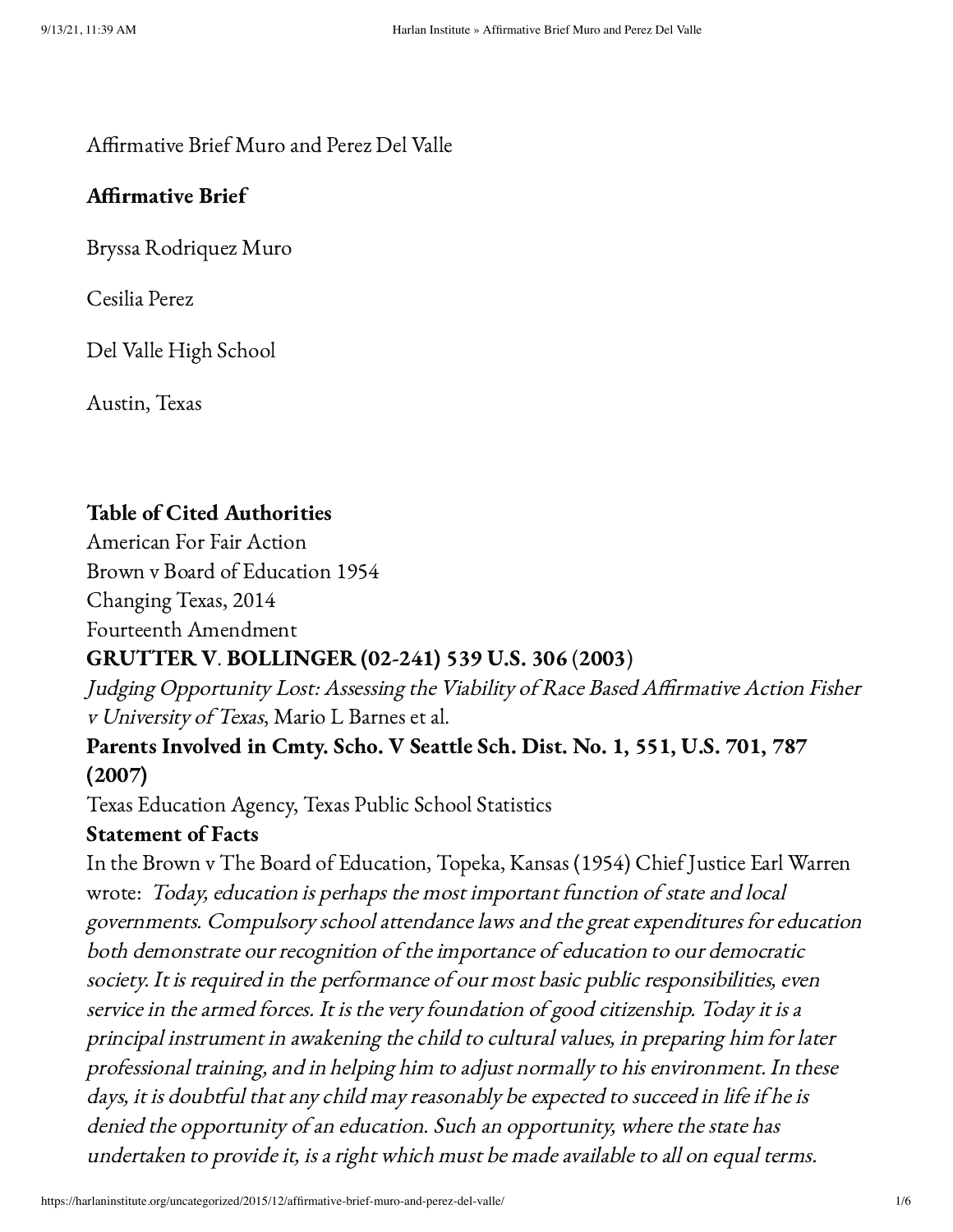Today we are applying these thoughts to a college education at State Universities. A State University is not really much different than Public School and should obey the laws governing our public education. Because of this single fact, we cannot consider anything more important in today's society than equal opportunity under the law. This may appear to be odd and strange, but we firmly support the resolution- Resolved: Is race conscious affirmative action consistent with Fourteenth Amendment to the United States Constitution?

# Statement of Argument Abigail Fisher should have benefited from race conscious affirmative action consistent with the  $14^{\text{th}}$  Amendment to the U.S. Constitution

Abigail Fisher is a Caucasian and a 2008 graduate of Stephen F. Austin High School in Sugarland Texas, Abigail Fisher, applied to the University of Texas during her senior year. Fisher was in the top 12% and had a 3.59 GPA on a 4.0 scale, plus she had an 1180 score on her SAT. UT had adopted Texas HB 588 that allowed state universities to admit the top 10% of each high school graduating class automatically. Eighty-one percent of the 2008 freshman class at UT entered under this Top Ten rule. Whereas being a Caucasian in Texas makes Abigail a minority then she should have had special treatment under a race conscious affirmative action program that was consistent with the Fourteenth Amendment.

Steve Murdock, founding director of Rice University's Hobby Center for the Study of Texas and the state's former demographer, has projected that by the year 2040 Hispanics might make up more than 50 percent of the population in Texas as the Anglo population declines to 26 percent. According to the US Census 2014 estimate of the Texas population 38.6% of the population in general are Hispanic and 43.5% of the population is white or Caucasian. However, if you look at the school population in the state of Texas this trend is entirely different. "There's a tidal wave coming," said Marco Portales, a Texas A&M University professor who studies education trends. The number of Hispanic students in public schools has mushroomed while the number of white students has decreased. Today, close to 50 percent of Texas public school students are Hispanic and studies indicate that number will rise dramatically. Hispanics are also disproportionately young – one out of three under the age of 18, compared to one out of five for whites. In recent years, the school districts that have seen the percentage of Hispanic students increase often are far-removed from the Texas-Mexico border. Over the past 15 years, the five of the top 10 school districts with the highest percentage increase in the number of Hispanic students were around the largest urban areas – including Dallas and Houston. Throughout the state, the number of mostly Hispanic public schools continues to rise. About 23 percent of Texas schools have a Hispanic student population of at least 80 percent. Fifteen years ago, it was 16 percent. Over those years, the Dallas Independent School District saw a six percent decrease in the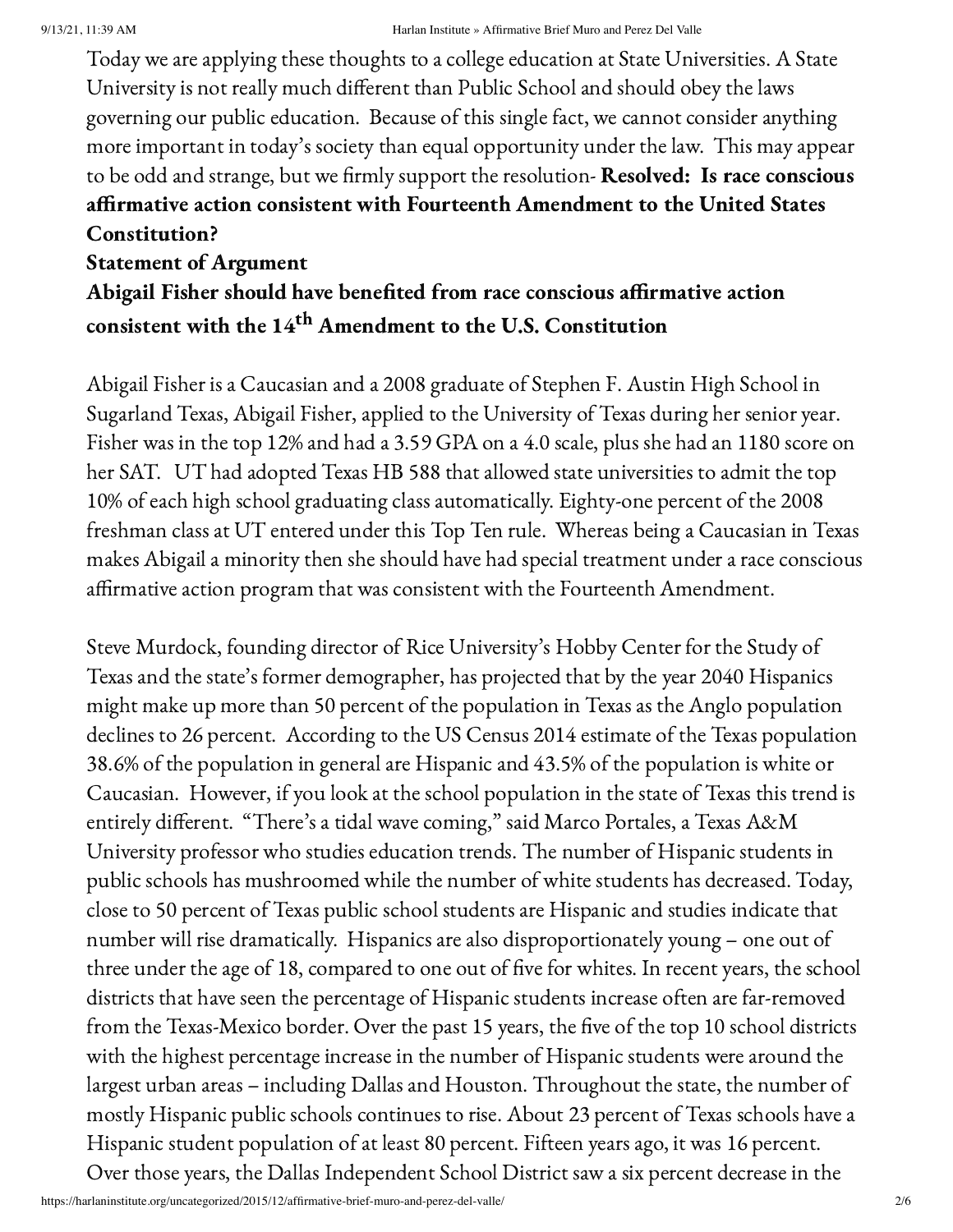white student population and a 23 percent increase in the Hispanic population. Hispanics are now almost 70 percent of DISD's enrollment. The Irving Independent School District saw a 35 percent increase of Hispanics in the same period and a 31 percent decline in its white student population.

This goes along with the trend of high school graduates from Texas High Schools. According to *Changing Texas (2014)* the population of young children under the age of 18 in Texas in 2000 was 2.5 White non-Hispanic and 2.38 million Hispanic or 42.6% of this age group were White and 40.5% were Hispanic. Then in 2010 it was 3.3 million that were Hispanic and 2.3 million who were White this translates to 48% of the age group being Hispanic and only 33.8% of the age group being white. Clearly if program wanted to a race conscious affirmative action consistent with Fourteenth Amendment to the United States Constitution the only way they could now do so would be through the use of the new demographics. We cannot nor should we not deal with the statistics of the past because they do not reflect our current situation. In fact if we do so all we do is continue the gross miscarriage of justice that reflected the problem in the first place. The problem was that minority students in the State of Texas were not getting benefits of college enrollment. If we agree with the premise of race conscious affirmative action programs we must have this program tailored to the needs of the people it is to serve. It is just that simple. Affirmative action was meant to help the minority student and we should do exactly that if you support this program.

Changing Texas (2014) also pointed out that population of student age group in the Houston area (the area in which Abigail was from) 86.5% of the growth came in the Hispanic population. In 2000 there were 2. 3 white children and 1.3 million Hispanic children. Then by 2010 there were still about 2.3 million white children but the Hispanic population had grown to almost. 2.2 million. Clearly the population of Texas schools has changed.

According to the Texas Education Agency, Texas Public School Statistics, Pocket Edition, 1994-1995 & 2004-2006 graduates of high school in the State of Texas- 1994 56% White, 29% Hispanic, and 12% Black; In 2004 is was 48% White, 35% Hispanics, and Black 13%; In 2014 it was 37 % White, 44 Hispanic, and 12 Black. These statistics point out the rapidly changing demographics of the student population here in Texas.

# Being A White Student Still Means You Can Be Discriminated Against And You Can Not Loose Your 14 th Amendment Rights Because of Race

The heart of our opponent's argument is also the proof of our argument. If you agree that discrimination can and does occur and if you agree that this discrimination can be based on race- then you must also believe that no matter what race you are- if you are a minority you should be able to qualify for affirmative action. It works very simply. If you have a minority group of people and if the group of people need affirmative action and this need is based on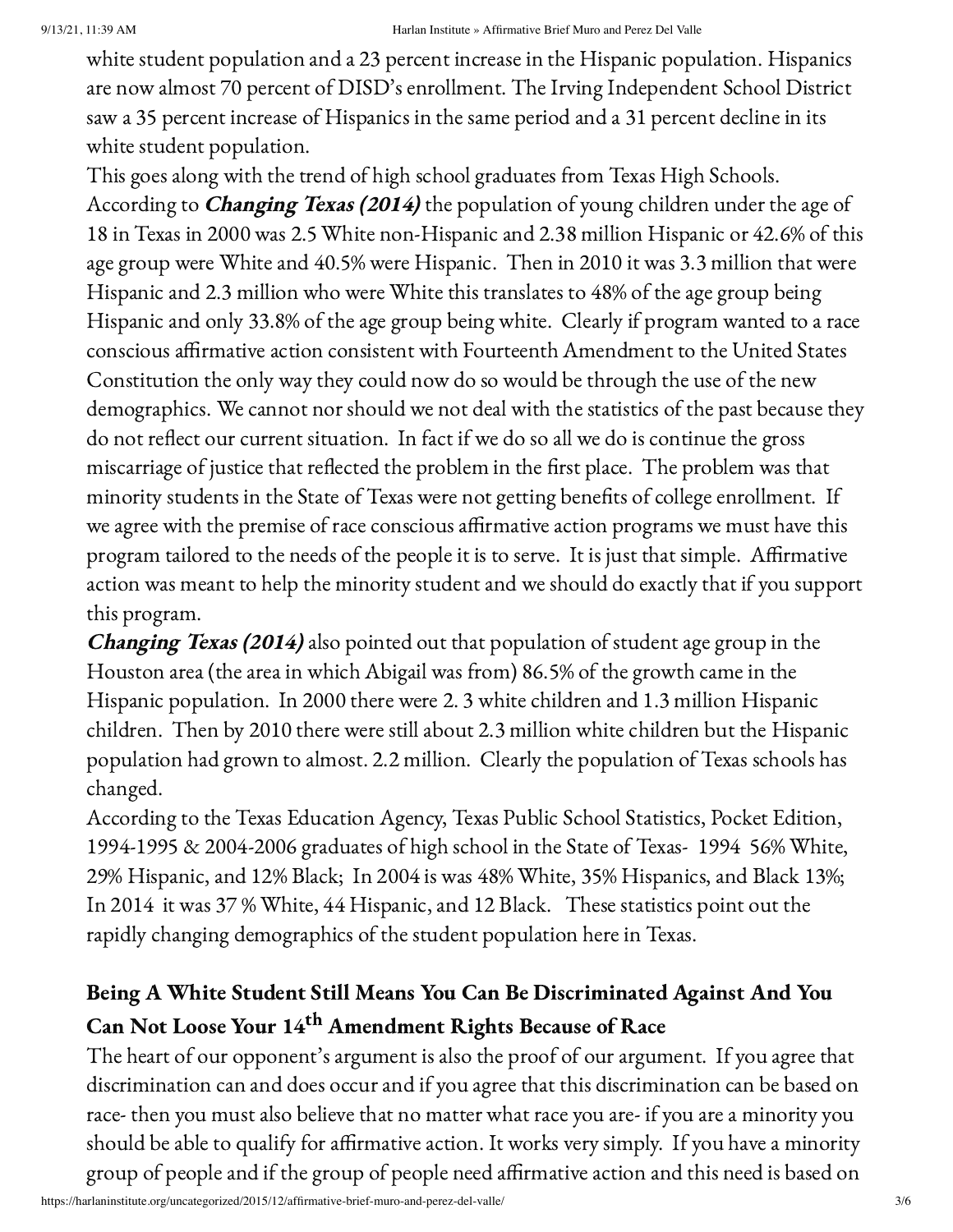a person belonging to a minority then the  $14^{\rm th}$  amendment could be applied to insure that all people who are in the minority are afforded the same treatment. To discriminate against Abigail Fisher simply because was white is against the Texas law. The law required that minorities be given race conscious affirmative action Ms. Fisher is in a minority in the state of Texas- white students graduating from High School. Because of such, she should have been given the same points as other minority students. Minority in this case deals with the term in relation to the general population.

# The Need For Affirmative Action

Affirmative action is an important tool to provide qualified individuals with equal access to educational and professional opportunities they otherwise may have been denied despite their strong qualifications. These polities make certain that all Americans are considered fairly and equally for jobs and educational opportunities. (American For Fair Action, 2015) Affirmative Action remedies past discrimination, fights present day discrimination, and promotes diversity in our society. The U.S. Supreme Court agrees affirmative action is necessary, because "in order to cultivate a set of leaders with legitimacy in the eyes of the citizenry, it is necessary that the path to leadership be visibly open to talented and qualified individuals of every race and ethnicity." (Supreme Court majority opinion in Grutter v Bollinger, 2003 Sandra Day O Connor)

The University of Texas has asserted that they had a similar admission policy like the one in the case of **Grutter v Bollinger**. One in which the school sought to achieve diversity within the student body through compliance with the Regents of the University of Cal. v Bakke case. The petitioner in Grutter v Bollinger filled suit because, the law school rejects him because it's admission policy uses race as a "predominant factor." Giving applicants belong to a certain minority group a significantly greater chance of admission. Now, if we hold that same logic and apply this to the Fisher case would it surprise anyone that the result would be to support Abigail Fisher request for affirmative action. Look at the Michigan census in 2004, about 79.9% of the population was predominantly white. So cross applying this holding from Grutter with the Fisher case, you would find that the state has the right and duty to support Affirmative action to minority students. The difference here is that in Grutter- Grutter was not a minority and was white and Fisher- Abigail Fisher is both white and a minority. If our opponent were truly following the ideas set forth in Grutter, they would support Fisher's request for minority status and affirmative action. Your Honor, times have changed and we need to accept the changes. As we are right nowless than one and three high school graduates in the state of Texas is white and clearly this is a minority. We need to accept this. In this very case, our client Abigail Fisher is a member of the minority. Not only was discriminated against in the Admissions process by not recognizing this fact, we have denied a right and opportunity to many more students all across the state of Texas. If we have Affirmative Action we must support giving it to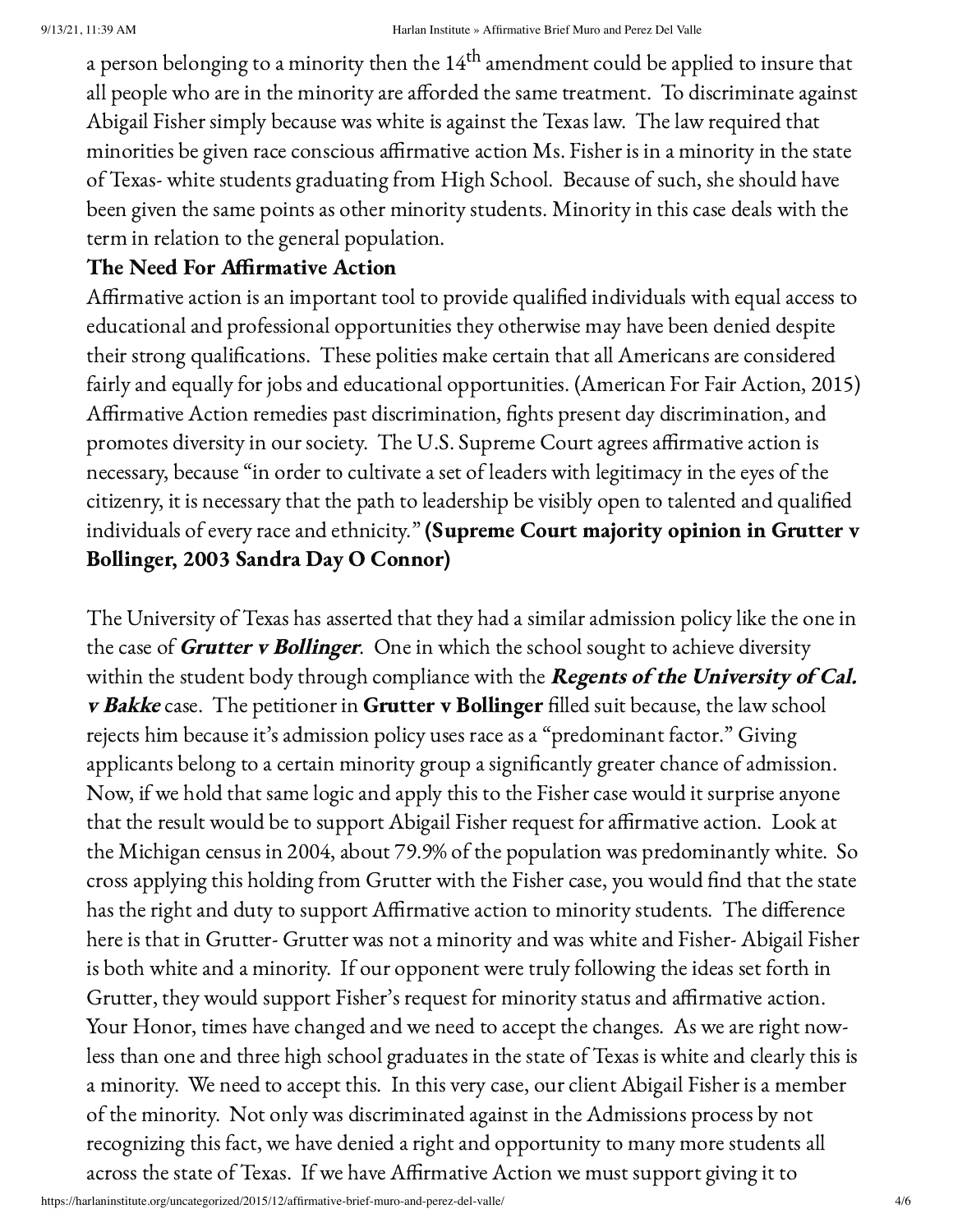#### 9/13/21, 11:39 AM Harlan Institute » Affirmative Brief Muro and Perez Del Valle

minorities. You cannot argue that giving Affirmative Action to majority students is anything more than mere discrimination and illegal under the  $14^{\rm th}$  amendment. When the University of Michigan Law School denied admission to petitioner Grutter, a white Michigan resident with a 3.8 GPA and 161 LSAT score, she filed this suit, alleging that respondents had discriminated against her on the basis of race in violation of the Fourteenth Amendment, Title VI of the Civil Rights Act of 1964, and 42 U.S.C. 1981; that she was rejected because the Law School uses race as a "predominant" factor, giving applicants belonging to certain minority groups a significantly greater chance of admission than students with similar credentials from disfavored racial groups; and that respondents had no compelling interest to justify that use of race. Please across apply that both Grutter and Fisher were minority in respect to women as well as both were white. The major difference here is in the drawing pool. This is the signficant aspect of the case. In Grutter the majority of applicants for the law school positions were white students and the majority of students who were graduating from college from Michigan were white. In the Abigail Fisher case this is not the case. In 2016, the year that Fisher case is being argued again. The number of white students who are graduating from Texas High Schools will be less than 30%. Clearly the white population is in the minority of pool of Texas high school graduates down from 50 % in 1999. This rapid change in population should be clearly reflected in a new Affirmative Action policy was developed when the situation was much different. Therefore, this fact of the change of population versus the non change of policy completely takes out the University of Texas argument that they were supporting Affirmative Action. They were not supporting affirmative at all in fact they were going against the heart of Grutter in the first place.

Affirmative Action is not a right given to a person or group of people forever. It is something that can change due to changes in our society. In June of 2003, the Supreme Court issued a landmark decision on affirmative action (Grutter v Bollinger (2003) and Gratz v Bollinger (2003) upholding the use of race in the admissions process. Reiterating America's commitment to Affirmative Action, the court concluded," Effective participation by members of racial and ethnic groups in civic groups civic life of our nation is essential if the dream of one Nation, indivisible, is to be realized." As the demographics of state of Texas and our country change we must also change the dynamics of the Affirmative Action Plan. In 2016 this is not your grandmother's Affirmative Action plan. By making the needed changes to reflect the current population of the United States, colleges and universities can identified plus attract outstanding individuals from all parts of our society. The diversity of our colleges is critical to the future strength of our society and our economy. We need, no we must include an Affirmative Action plan that actually reflects the population of state of Texas in 2016 in this case.

The purpose of the Admissions process is to obtain students who can graduate from college in four years. In 2008 Ms. Fisher applied to the University of Texas. She was denied. She